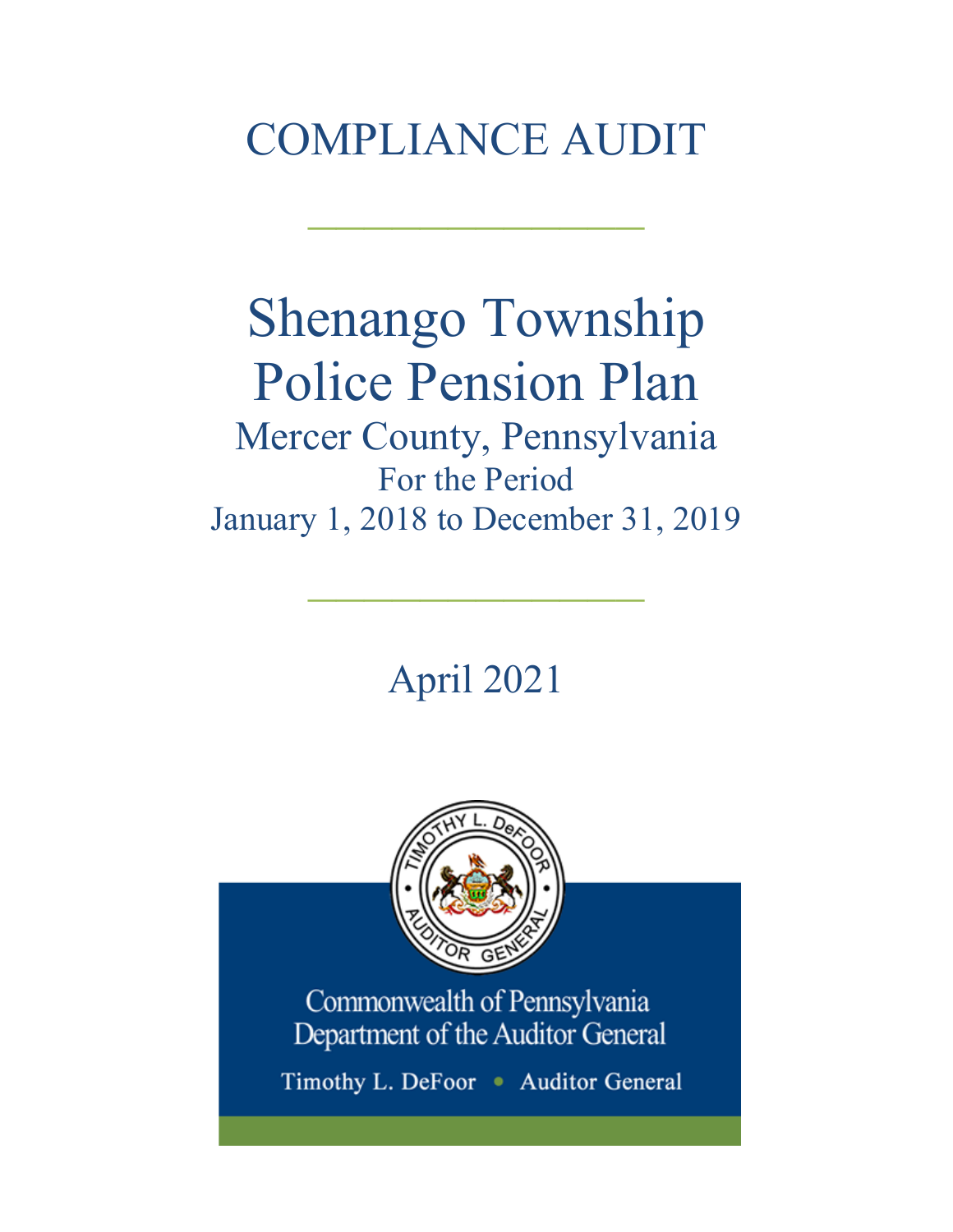

**Commonwealth of Pennsylvania** Department of the Auditor General Harrisburg, PA 17120-0018 Facebook: Pennsylvania Auditor General Twitter: @PAAuditorGen www.PaAuditor.gov

TIMOTHY L. DEFOOR **AUDITOR GENERAL** 

Board of Township Supervisors Shenango Township Mercer County West Middlesex, PA 16159

We have conducted a compliance audit of the Shenango Township Police Pension Plan for the period January 1, 2018 to December 31, 2019. We also evaluated compliance with some requirements subsequent to that period when possible. The audit was conducted pursuant to authority derived from the Municipal Pension Plan Funding Standard and Recovery Act (Act 205 of 1984, as amended, 53 P.S. § 895.402(j)), which requires the Auditor General, as deemed necessary, to audit every municipality which receives general municipal pension system state aid and every municipal pension plan and fund in which general municipal pension system state aid is deposited. The audit was not conducted, nor was it required to be, in accordance with Government Auditing Standards issued by the Comptroller General of the United States. We planned and performed the audit to obtain sufficient, appropriate evidence to provide a reasonable basis for our findings and conclusions based on our audit objective. We believe that the evidence obtained provides a reasonable basis for our findings and conclusions based on our audit objective.

The objective of the audit was to determine if the pension plan was administered in compliance with applicable state laws, regulations, contracts, administrative procedures, and local ordinances and policies.

Our audit was limited to the areas related to the objective identified above. To determine whether the pension plan was administered in compliance with applicable state laws, regulations, contracts, administrative procedures, and local ordinances and policies, our methodology included the following:

We determined whether state aid was properly determined and deposited in accordance with Act 205 requirements by verifying the annual deposit date of state aid and determining whether deposits were made within 30 days of receipt for all years within the period under audit.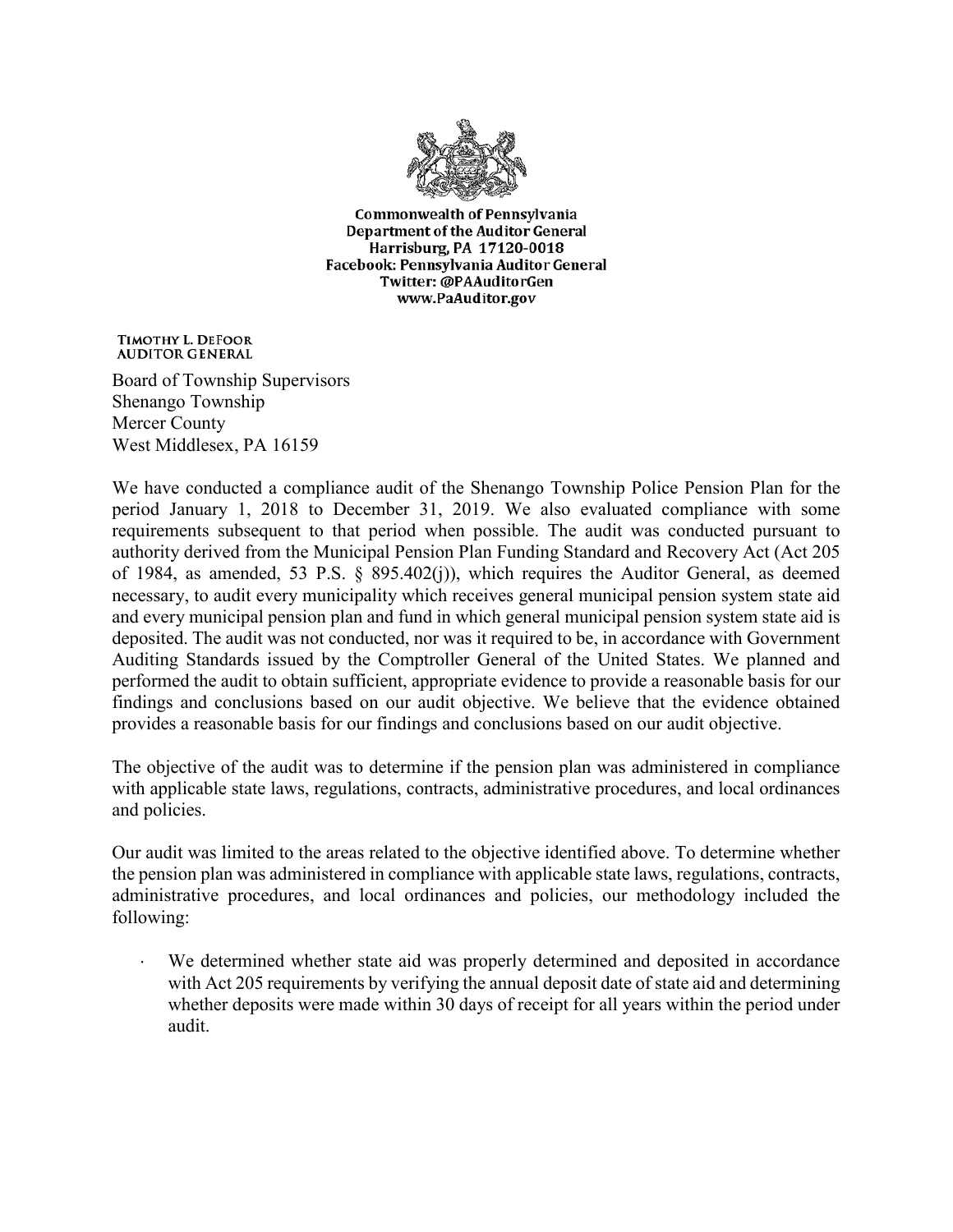- ⋅ We determined whether annual employer contributions were calculated and deposited in accordance with the plan's governing document and applicable laws and regulations by examining the municipality's calculation of the plan's annual financial requirements and minimum municipal obligation (MMO) and comparing these calculated amounts to amounts actually budgeted and deposited into the pension plan as evidenced by supporting documentation.
- We determined that there were no employee contributions required for the years covered by our audit period due to the fact that employee contributions were appropriately waived by the municipality.
- We determined that there were no benefit calculations prepared for the years covered by our audit period.
- We determined whether the January 1, 2015 and January 1, 2017 actuarial valuation reports were prepared and submitted by March 31, 2016 and 2018, respectively, in accordance with Act 205 and whether selected information provided on these reports is accurate, complete, and in accordance with plan provisions to ensure compliance for participation in the state aid program by comparing selected information to supporting source documentation.

Township officials are responsible for establishing and maintaining effective internal controls to provide reasonable assurance that the Shenango Township Police Pension Plan is administered in compliance with applicable state laws, regulations, contracts, administrative procedures, and local ordinances and policies. As previously described, we tested transactions, interviewed selected officials, and performed procedures to the extent necessary to provide reasonable assurance of detecting instances of noncompliance with legal and regulatory requirements or noncompliance with provisions of contracts, administrative procedures, and local ordinances and policies that are significant within the context of the audit objective.

The results of our procedures indicated that, in all significant respects, the Shenango Township Police Pension Plan was administered in compliance with applicable state laws, regulations, contracts, administrative procedures, and local ordinances and policies, except as noted in the following findings further discussed later in this report:

| Finding No. 1 - Incorrect Data On Certification Form AG 385 Resulting In A<br>Net Overpayment Of State Aid |  |
|------------------------------------------------------------------------------------------------------------|--|
| Finding No. 2 $-$ Untimely Deposit Of State Aid                                                            |  |
| Finding No. 3 – Failure To Properly Determine And Pay The Minimum<br>Municipal Obligation Of The Plan      |  |
| Finding No. 4 – Failure To File Actuarial Valuation Report                                                 |  |
| Finding No. 5 - Failure To Adopt Plan Document In Accordance With Act 600                                  |  |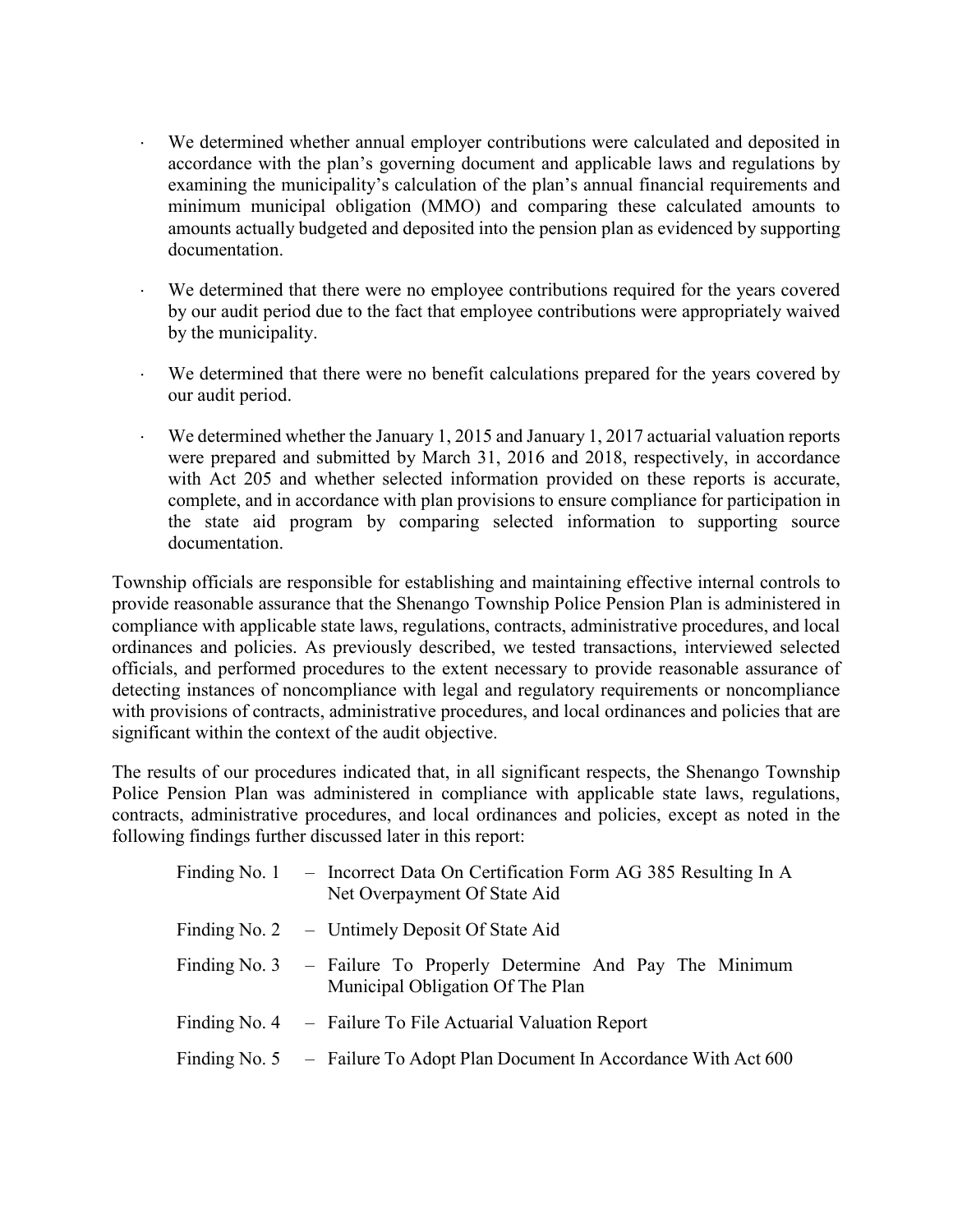The accompanying supplementary information is presented for purposes of additional analysis. We did not audit the information or conclude on it and, accordingly, express no form of assurance on it. However, we are extremely concerned about the funded status of the plan contained in the schedule of funding progress included in this report which indicates **the plan's funded ratio was 45.6% as of January 1, 2017**, which is the most recent data available. We encourage township officials to monitor the funding of the police pension plan to ensure its long-term financial stability.

The contents of this report were discussed with officials of Shenango Township and, where appropriate, their responses have been included in the report. We would like to thank township officials for the cooperation extended to us during the conduct of the audit.

March 5, 2021 Timothy L. DeFoor

Auditor General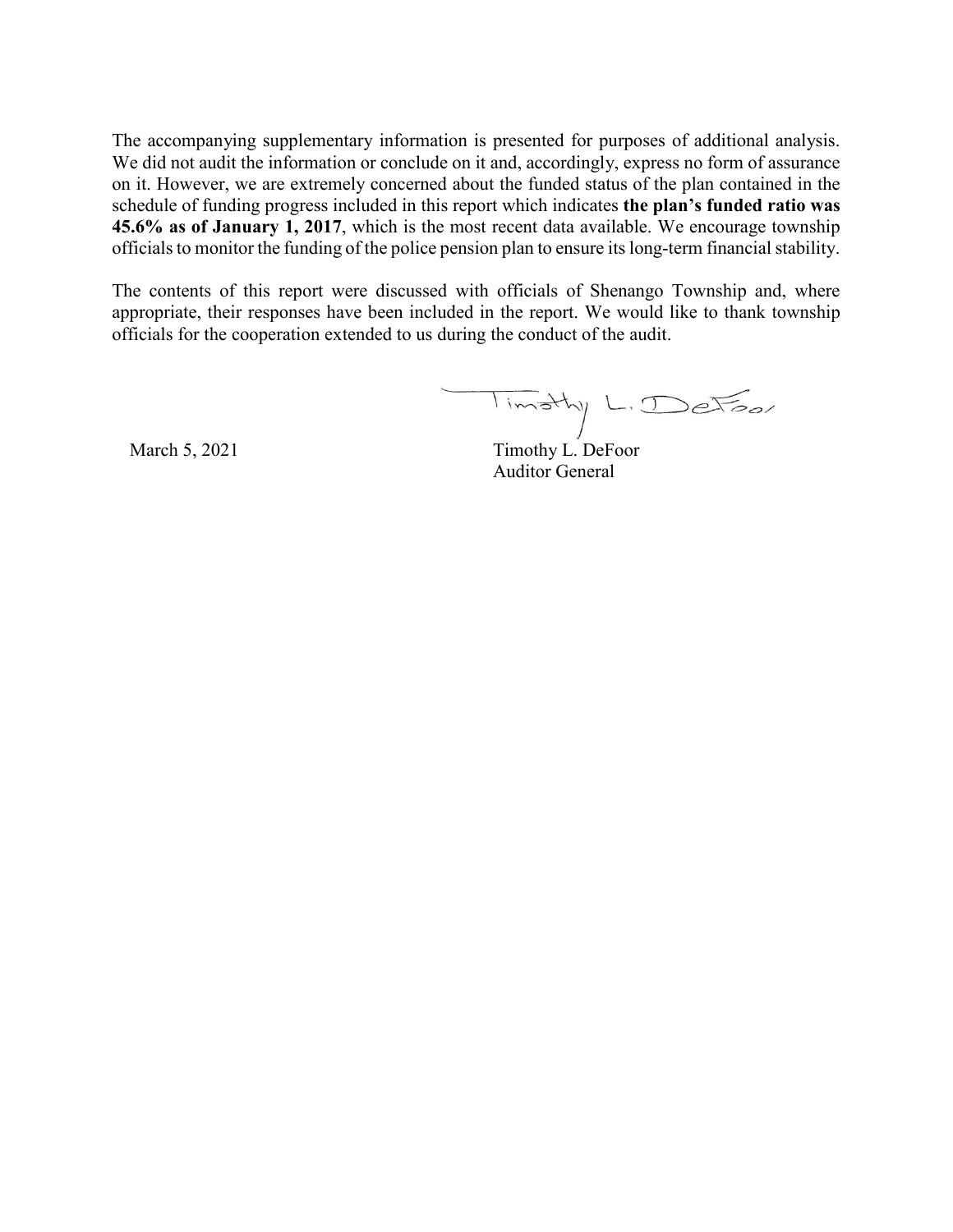# **CONTENTS**

| <u>Page</u>                                                                |
|----------------------------------------------------------------------------|
|                                                                            |
| Findings and Recommendations:                                              |
| Finding No. 1 – Incorrect Data On Certification Form AG 385 Resulting In A |
|                                                                            |
| Finding No. 3 – Failure To Properly Determine And Pay The Minimum          |
|                                                                            |
|                                                                            |
|                                                                            |
|                                                                            |
|                                                                            |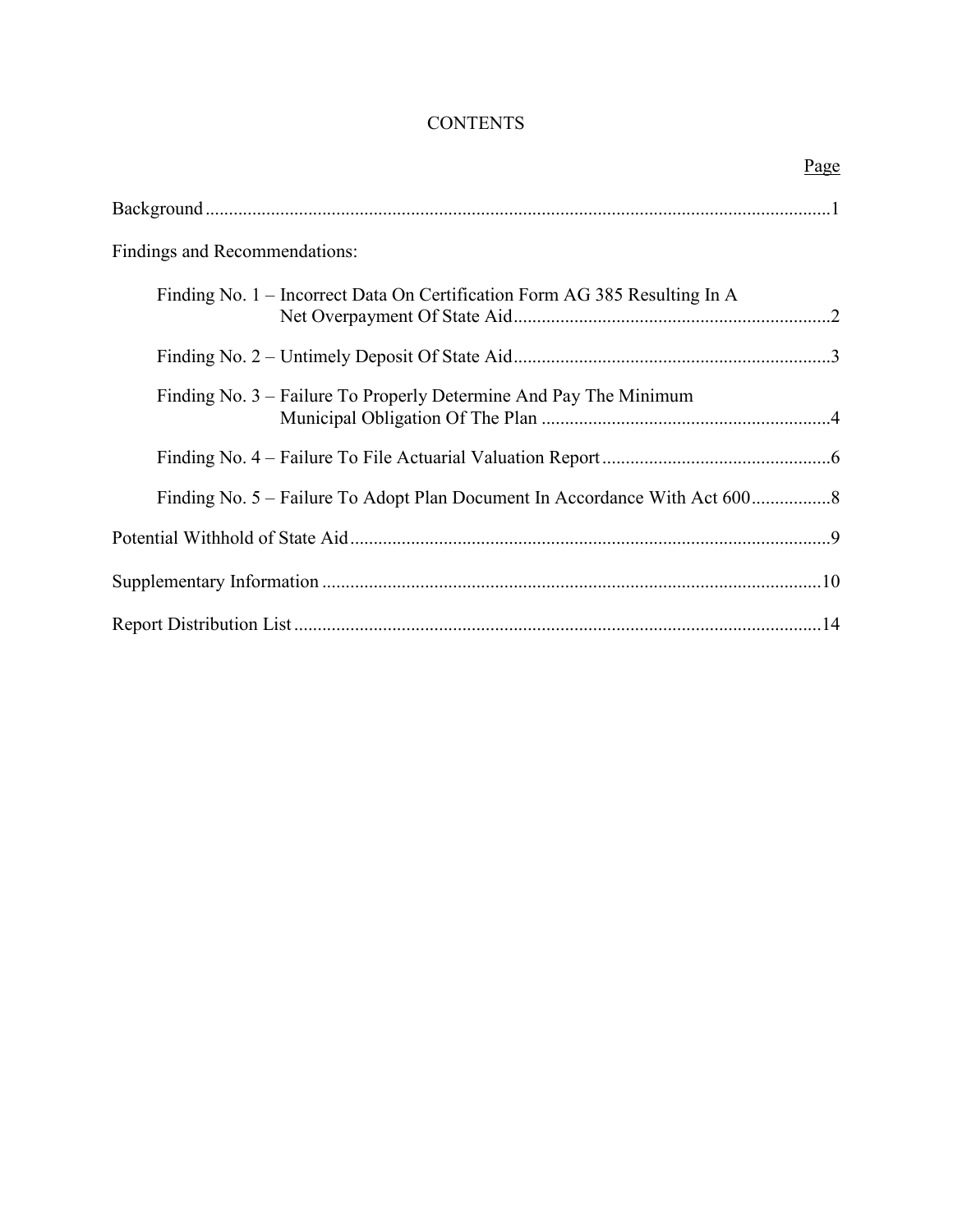#### **BACKGROUND**

On December 18, 1984, the Pennsylvania Legislature adopted the Municipal Pension Plan Funding Standard and Recovery Act (P.L. 1005, No. 205, as amended, 53 P.S. § 895.101 et seq.). The Act established mandatory actuarial reporting and funding requirements and a uniform basis for the distribution of state aid to Pennsylvania's public pension plans.

Annual state aid allocations are provided from a 2 percent foreign (out-of-state) casualty insurance premium tax, a portion of the foreign (out-of-state) fire insurance tax designated for paid firefighters and any investment income earned on the collection of these taxes. Generally, municipal pension plans established prior to December 18, 1984, are eligible for state aid. For municipal pension plans established after that date, the sponsoring municipality must fund the plan for three plan years before it becomes eligible for state aid. In accordance with Act 205, a municipality's annual state aid allocation cannot exceed its actual pension costs.

In addition to Act 205, the Shenango Township Police Pension Plan is also governed by implementing regulations published at Title 16, Part IV of the Pennsylvania Code and applicable provisions of various other state statutes including, but not limited to, the following:

Act 600 - Police Pension Fund Act, Act of May 29, 1956 (P.L. 1804, No. 600), as amended, 53 P.S. § 767 et seq.

The Shenango Township Police Pension Plan is a single-employer defined benefit pension plan, locally controlled by the provisions of Ordinance No. 170 of 2015, adopted pursuant to Act 600. The plan is also affected by the provisions of collective bargaining agreements between the township and its police officers. The plan was established January 1, 2015. Active members are required to contribute 5 percent of compensation to the plan; however, member contributions are currently waived. As of December 31, 2019, the plan had 11 active members, no terminated members eligible for vested benefits in the future, and no retirees receiving pension benefits from the plan.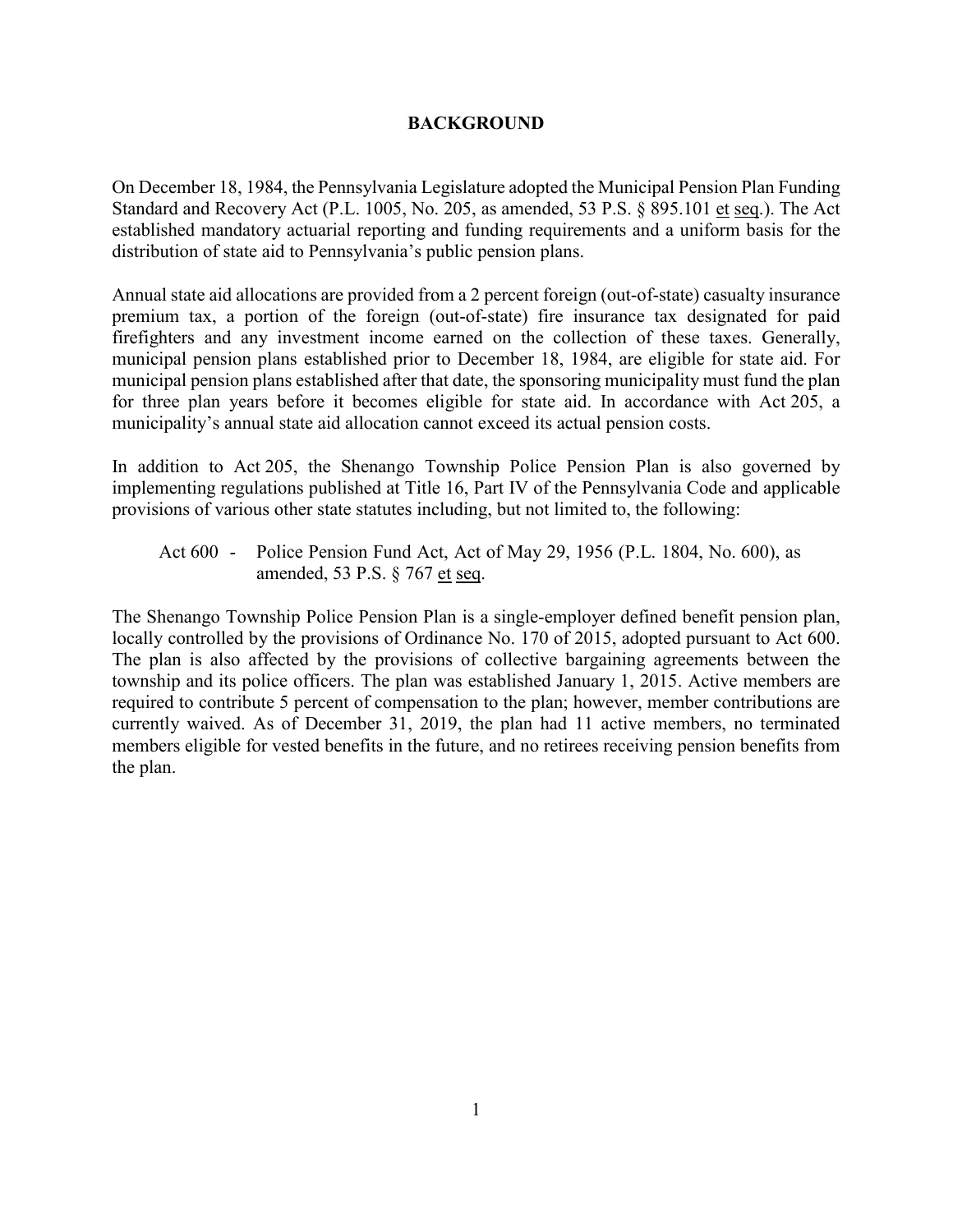# **Finding No. 1 – Incorrect Data On Certification Form AG 385 Resulting In A Net Overpayment Of State Aid**

Condition: The township failed to certify an eligible non-uniformed employee on the Certification Form AG 385 filed in 2019. The non-uniformed employee was hired June 18, 2018 and, therefore, met the criteria for certification on the Certification Form AG 385 filed in 2019. The data contained on this certification form is based on prior calendar year information. In addition, it was noted that the township inadvertently received an allocation of state aid in 2016 attributable to its newly established police pension plan prior to the plan's eligibility to participate in the state aid program according to Act 205.

Criteria: Pursuant to Act 205, at Section  $402(e)(2)$ , in order to be eligible for certification, an employee must have been employed on a full-time basis for at least six consecutive months and must have been participating in a pension plan during the certification year.

In addition, Section  $402(e)(2)$  of Act 205 requires a plan to be maintained (funded) by the municipality for at least three years prior to becoming eligible for state aid.

Cause: The township lacked adequate internal control procedures to ensure that information submitted on the AG 385 Form was accurate and to timely identify the excess state aid received in 2016 that was attributed to its police pension plan, which was established on January 1, 2015 and was therefore not eligible for participation in the state aid program until 2018.

Effect: The data submitted on the certification form is used, in part, to calculate the state aid due to the municipality for distribution to its pension plans. Because the township's state aid allocation was based on pension costs in 2019, the incorrect certification of pension data affected the township's state aid allocation, as identified below:

| Year | Type of Plan  | Normal<br>Cost | Payroll<br>Understated | State Aid<br>Underpayment |
|------|---------------|----------------|------------------------|---------------------------|
| 2019 | Non-Uniformed | $11.14\%$      | \$ 19.765              | 2,202                     |

In addition, state aid allocated to the township in 2016 attributable to the police pension plan prior to the plan's eligibility for state aid amounted to \$43,746. Therefore, the net overpayment of state aid to the township totaled \$41,544.

Furthermore, the township's future state aid allocations may be withheld until the finding recommendation is complied with.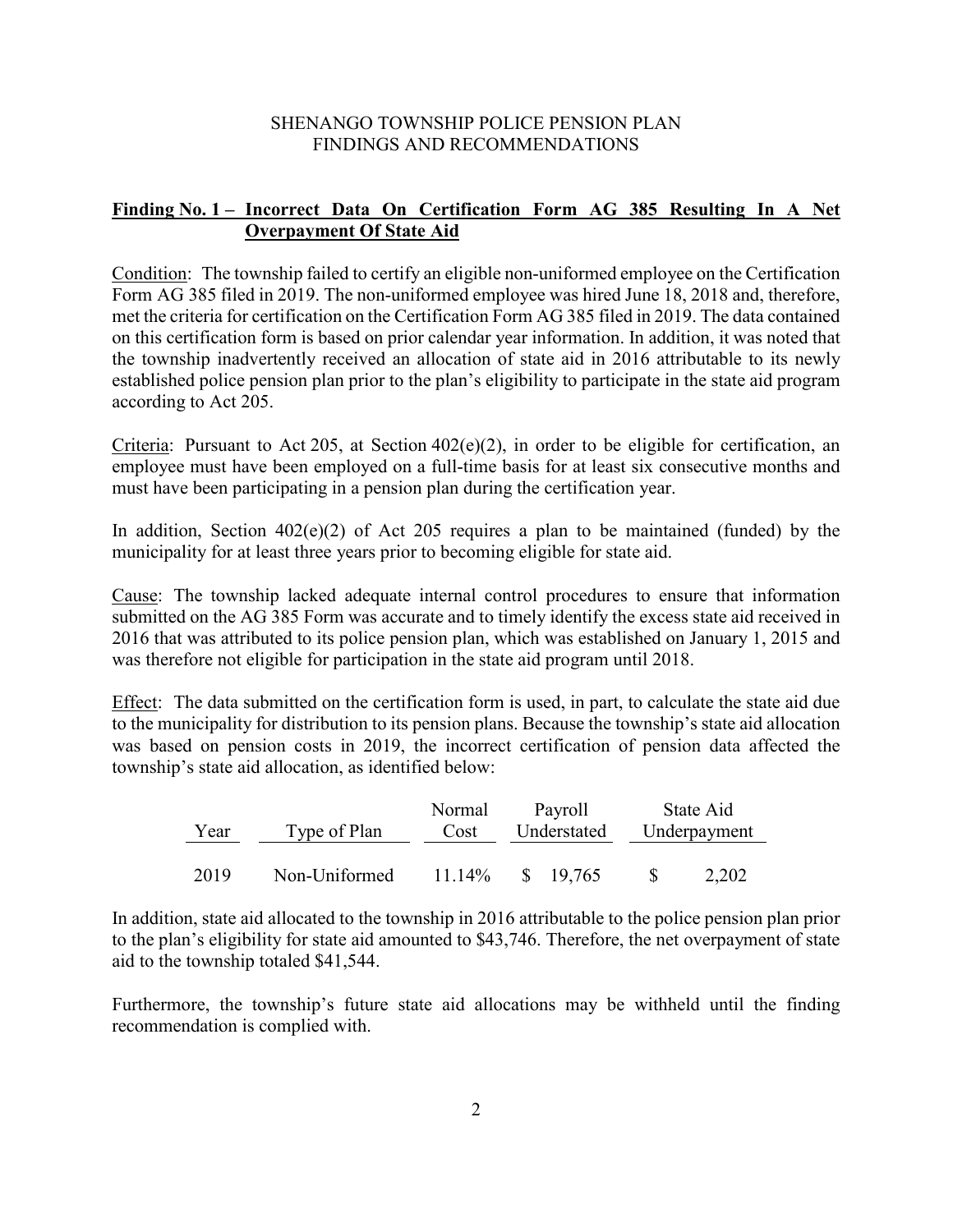#### **Finding No. 1 – (Continued)**

Recommendation: We recommend that the net overpayment of state aid, in the amount of \$41,544, plus interest, be returned to the Commonwealth. A check in this amount, with interest compounded annually from date of receipt to date of repayment, at a rate earned by the pension plan, should be made payable to: Commonwealth of Pennsylvania and mailed to: Department of the Auditor General, Municipal Pension & Fire Relief Programs Unit, 321 Finance Building, Harrisburg, PA 17120. A copy of the interest calculation must be submitted along with the check.

We also recommend that in the future, plan officials establish adequate internal control procedures, such as having at least two people review the data certified, to ensure compliance with the instructions that accompany Certification Form AG 385 to assist them in accurately reporting the required pension data.

Management's Response: Municipal officials agreed with the finding without exception.

Auditor's Conclusion: Due to the potential withhold of state aid, the township's compliance with the finding recommendation will be monitored subsequent to the release of the audit report and through our next audit of the pension plan.

#### **Finding No. 2 – Untimely Deposit Of State Aid**

Condition: The municipality did not deposit its 2017, 2018, and 2019 state aid allocations into an eligible pension plan within the 30 day grace period allowed by Act 205. The municipality received its 2017, 2018, and 2019 state aid allocations in the amounts of \$22,941, \$98,372, and \$122,507, respectively, on September 27, 2017, September 20, 2018, and September 18, 2019, respectively, but did not deposit the money into its pension plans until December 30, 2020 after we notified plan officials of the issue during the audit.

Criteria: Section 402(g) of Act 205 states, in part:

. . . the total amount of the general municipal pension system State aid received by the municipality shall, within 30 days of receipt by the treasurer of the municipality, be deposited in the pension funds or the alternate funding mechanisms applicable to the pension plans.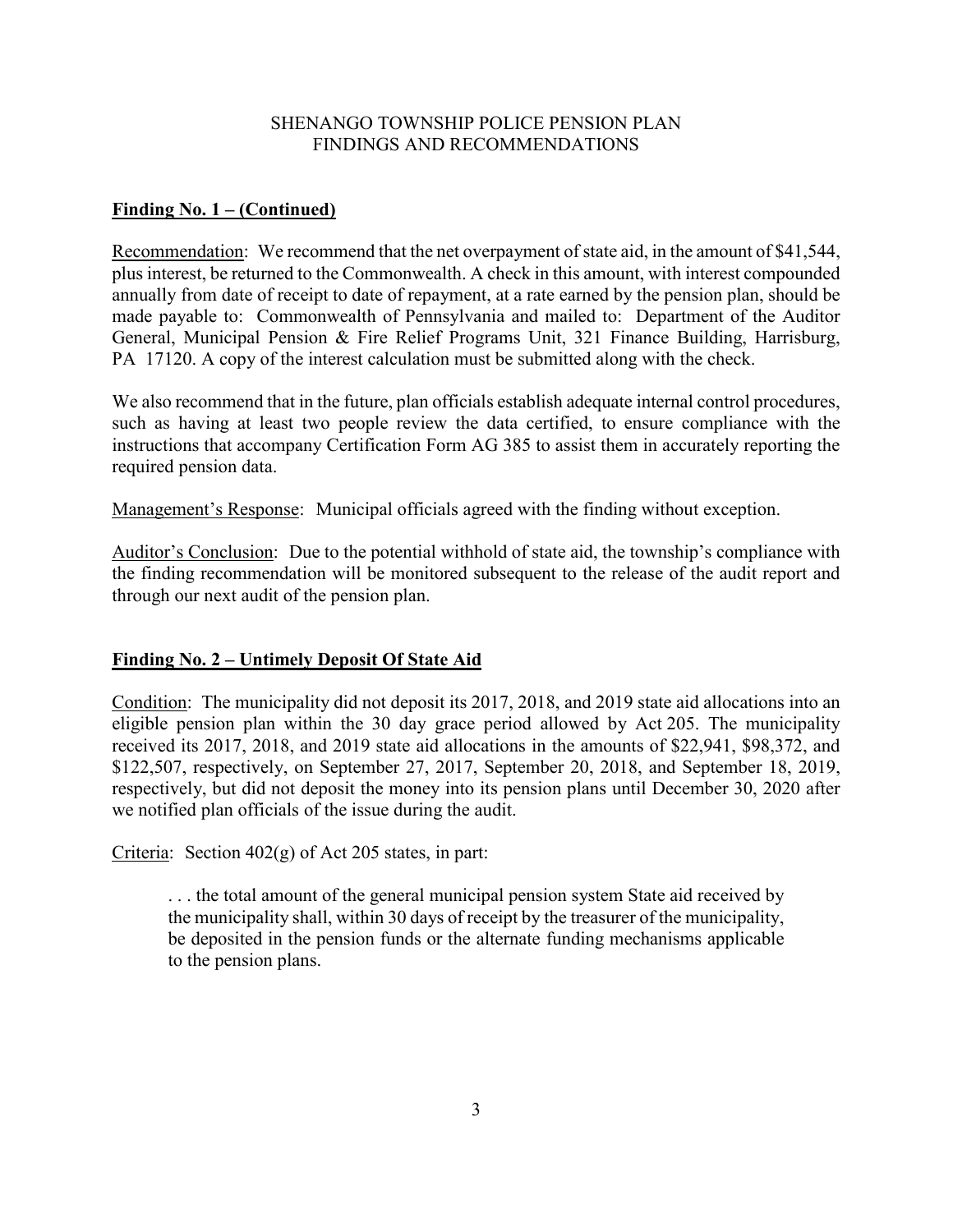#### **Finding No. 2 – (Continued)**

Cause: Township officials stated that they prepared and signed checks from the township's general fund to deposit the state aid allocations into the pension plans each year, however, due to a lack of internal control procedures, municipal officials failed to mail the checks to the plan custodian for deposit.

Effect: Although the state aid was ultimately deposited into the plans in December 2020, the interest earned beyond the 30 day grace period was not deposited into the plans. When state aid is not deposited into a pension plan account in a timely manner, the funds are not available to pay operating expenses or for investment and the risk of misapplication is increased.

Recommendation: We recommend that the municipality pay the pension plans the interest earned during the period beyond the 30 day grace period allowed by Act 205, compounded annually. A copy of the interest calculation must be maintained by the township for examination during our next audit of the plan.

We also recommend that plan officials develop and implement adequate internal control procedures to ensure that future state aid allocations are deposited timely in accordance with Act 205 requirements.

Management's Response: Municipal officials agreed with the finding without exception.

Auditor's Conclusion: Compliance will be evaluated during our next audit of the plan.

#### **Finding No. 3 – Failure To Properly Determine And Pay The Minimum Municipal Obligation Of The Plan**

Condition: The township established a police pension plan effective January 1, 2015, however, municipal officials did not pay the minimum municipal obligation (MMO) of the police pension plan for the years 2015, 2016, and 2017. In addition, the MMO prepared by the municipality for the year 2017 included incorrect member contribution estimates. Based upon an estimate prepared by this department, the municipality has unpaid MMOs of \$40,251, \$40,251, and \$64,653 for the years 2015, 2016, and 2017, respectively.

Furthermore, plan officials did not timely prepare the 2019 MMO of the police pension plan, have not prepared the MMOs of the plan for the years 2020 and 2021, and did not pay the 2018 and 2019 MMOs of the plan until December 2020.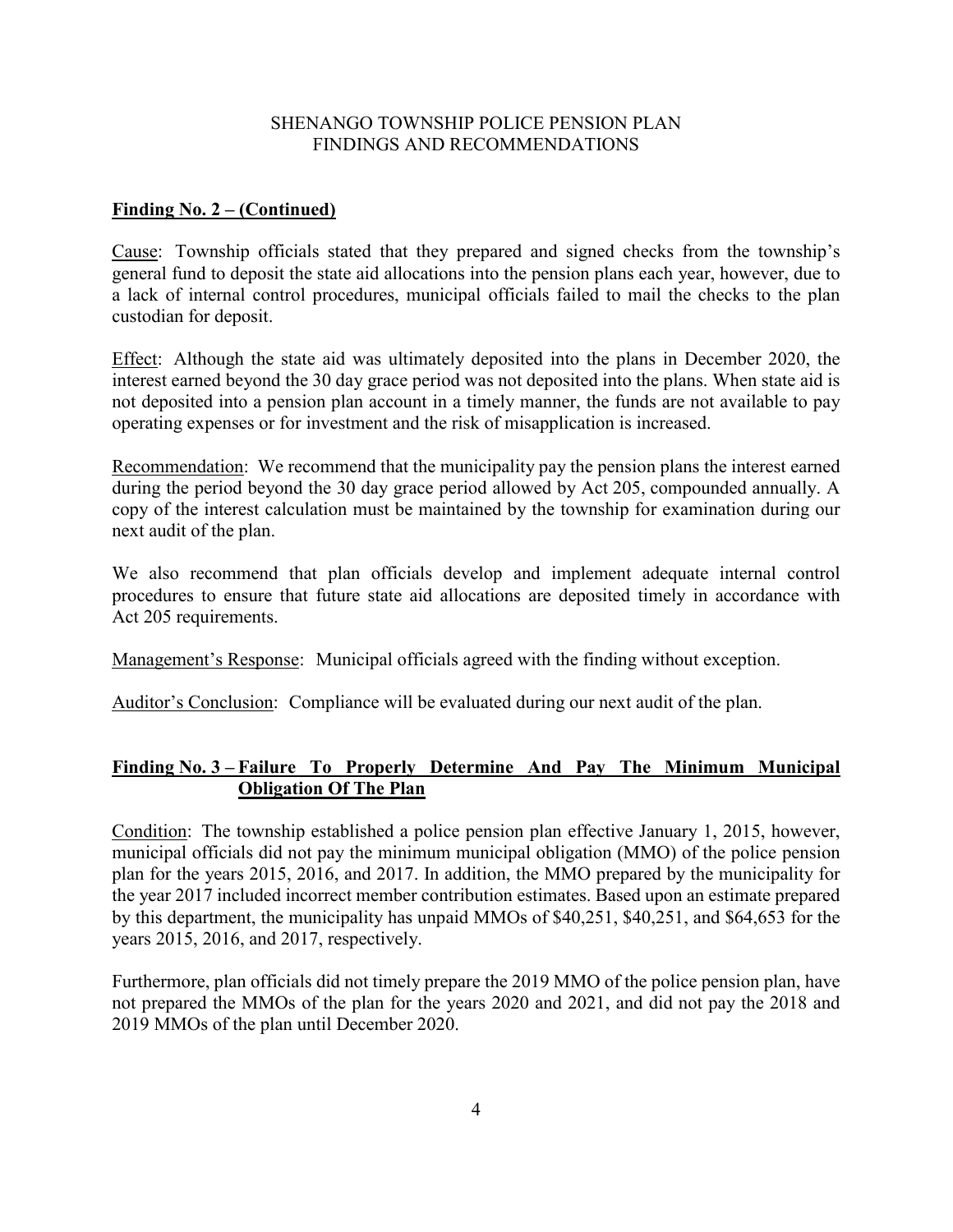#### **Finding No. 3 – (Continued)**

Criteria: With regard to the MMO, Section 302(c) of Act 205 states, in part:

Annually, the chief administrative officer of the pension plan shall determine the minimum obligation of the municipality with respect to the pension plan for the following plan year.

Section 302(d) of Act 205 states, in part:

The minimum obligation of the municipality shall be payable to the pension plan from the revenue of the municipality.

Furthermore, Section 302(e) of Act 205 states:

Any amount of the minimum obligation of the municipality which remains unpaid as of December 31 of the year in which the minimum obligation is due shall be added to the minimum obligation of the municipality for the following year, with interest from January 1 of the year in which the minimum obligation was first due until the date the payment is paid at a rate equal to the interest assumption used for the actuarial valuation report or the discount rate applicable to treasury bills issued by the Department of Treasury of the United States with a six-month maturity as of the last business day in December of the plan year in which the obligation was due, whichever is greater, expressed as a monthly rate and compounded monthly.

Additionally, Section 402(e)(2) of Act 205 states, in part:

If a plan is established after December 31, 1984, the plan is required to be maintained by the municipality for at least three plan years prior to becoming eligible for state aid.

Cause: Plan officials did not comply with the Act 205 requirements due to a lack of internal control procedures and a lack of communication within the township.

Effect: The proper determination of the plan's MMO ensures plan officials can properly allocate the necessary resources to the pension plan for the upcoming year. The failure to pay the MMO could result in the plan not having adequate resources to meet current and future benefit obligations to its members.

Due to the municipality's failure to pay the 2015, 2016, 2017, 2018, 2019, and 2020 MMOs by the respective December 31, deadlines, the municipality must add the MMO balances to the current year's MMO and include interest, as required by Act 205.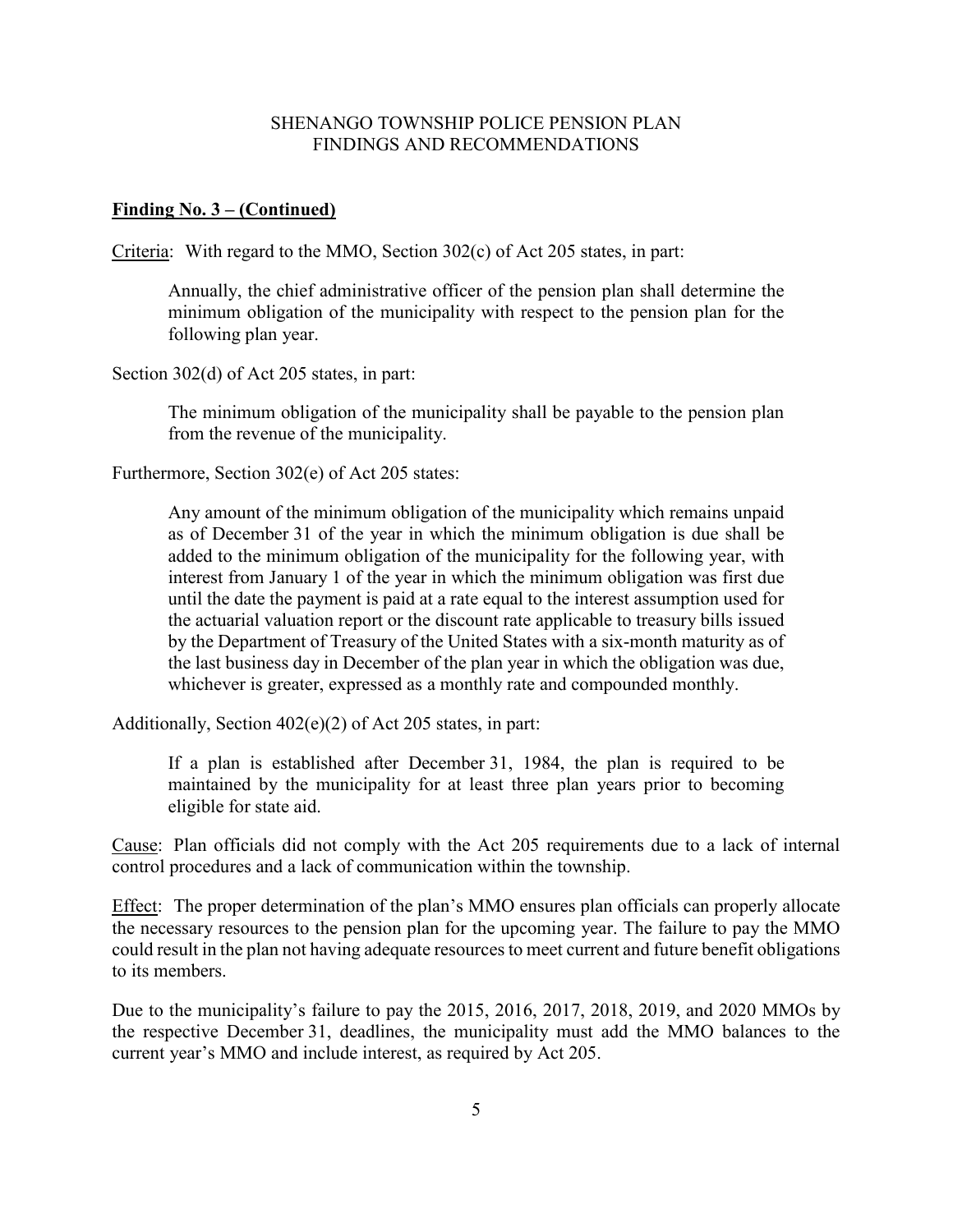#### **Finding No. 3 – (Continued)**

Furthermore, the township's future state aid allocations may be withheld until the finding recommendation is complied with.

Recommendation: We recommend that the municipality pay the MMOs due to the police pension plan for the years 2015, 2016, and 2017, with interest, in accordance with Section 302(e) of Act 205. We also recommend that the municipality pay interest due to the plan for the late deposit of the 2018 and 2019 MMOs. Additionally, we recommend that the municipality prepare the MMO calculations for the years 2020 and 2021, pay the 2020 MMO, with interest, in accordance with Section 302(e) of Act 205, and pay the 2021 MMO by the December 31, 2021 deadline. A copy of the interest calculations must be maintained by the township for examination during our next audit of the plan.

Furthermore, we recommend that plan officials establish adequate internal control procedures to ensure future MMOs are properly determined and paid timely to the plan.

Management's Response: Municipal officials agreed with the finding without exception.

Auditor's Conclusion: Due to the potential withhold of state aid, the township's compliance with the finding recommendation will be monitored subsequent to the release of the audit report and through our next audit of the pension plan.

#### **Finding No. 4 – Failure To File Actuarial Valuation Report**

Condition: Actuarial valuation report form C, for the police pension plan with a valuation date of January 1, 2019, was not submitted to the Municipal Pension Reporting Program (formerly the Public Employee Retirement Commission) by the March 31, 2020 deadline, as required by Act 205 and remained delinquent at the completion of our audit fieldwork.

Criteria: Section 201(a) of Act 205 states, in part:

Each municipality which has established or maintains a pension plan for its employees, including any municipality which participates in the Pennsylvania Municipal Retirement System, shall cause to be made actuarial valuation reports. Actuarial valuation reports shall be made biennially, unless the applicable municipality is applying or has previously applied for supplemental State assistance pursuant to Section 603, whereupon actuarial valuation reports shall be made annually.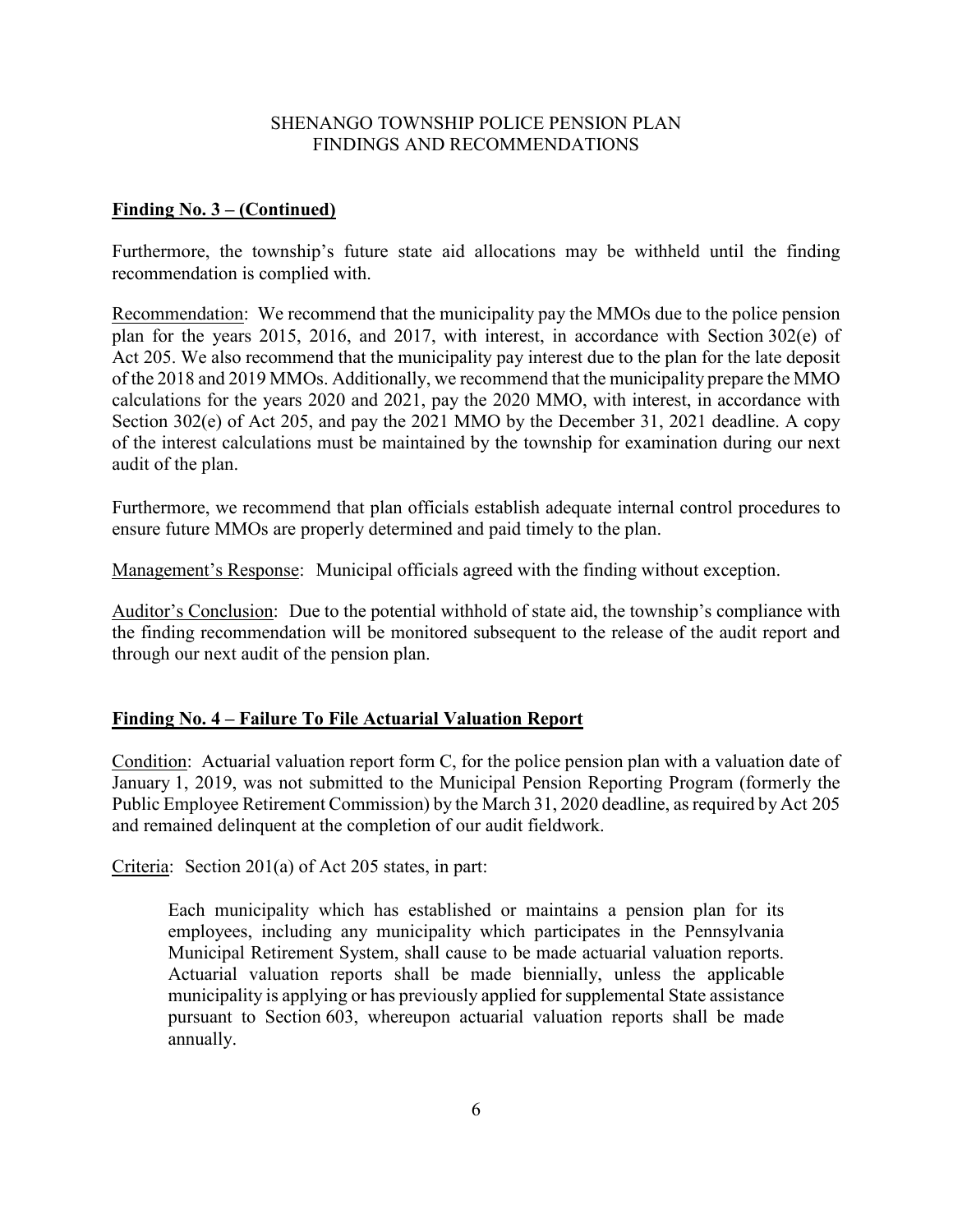#### **Finding No. 4 – (Continued)**

Furthermore, Section 201(b) of Act 205 states, in part:

The biennial actuarial valuation report required pursuant to subsection (a) shall be made as of the beginning of each plan year occurring in an odd-numbered calendar year and shall be filed with the executive director of the commission no later than the last business day of March occurring in the following calendar year.

Section 204 of Act 205 provides:

If a complete actuarial valuation report or experience investigation is not filed in a timely fashion, any and all financing which is provided to the municipality by the Commonwealth and is dedicated for pension plan purposes shall be withheld until the report or investigation is filed.

Cause: The failure to file the necessary actuarial valuation report occurred because the township lacked adequate internal control procedures and proper communication.

Effect: Data from the January 1, 2019 Act 205 actuarial valuation reports is necessary to calculate the township's 2020 state aid allocation; therefore, the township's 2020 state aid allocation cannot be calculated and released until the necessary reports are filed for both the police and non-uniformed pension plans. In addition, the township may receive less state aid than it would have received had the reports been filed in a timely manner.

Recommendation: We recommend that the municipality take immediate action to complete the January 1, 2019 Act 205 actuarial valuation report which was due by March 31, 2020 and submit it to the Municipal Pension Reporting Program. By submitting the report as soon as possible, the municipality can minimize the length of time the pension aid will be withheld due to the delinquent filing of the required report.

Furthermore, to insure that future actuarial filing deadlines are met and to improve pension plan administration, we recommend that plan officials develop and implement internal control procedures, such as a calendar listing the various reporting and filing deadlines required by Act 205, including the actuarial valuation report filing date.

Management's Response: Municipal officials agreed with the finding without exception.

Auditor's Conclusion: Compliance will be evaluated during our next audit of the plan.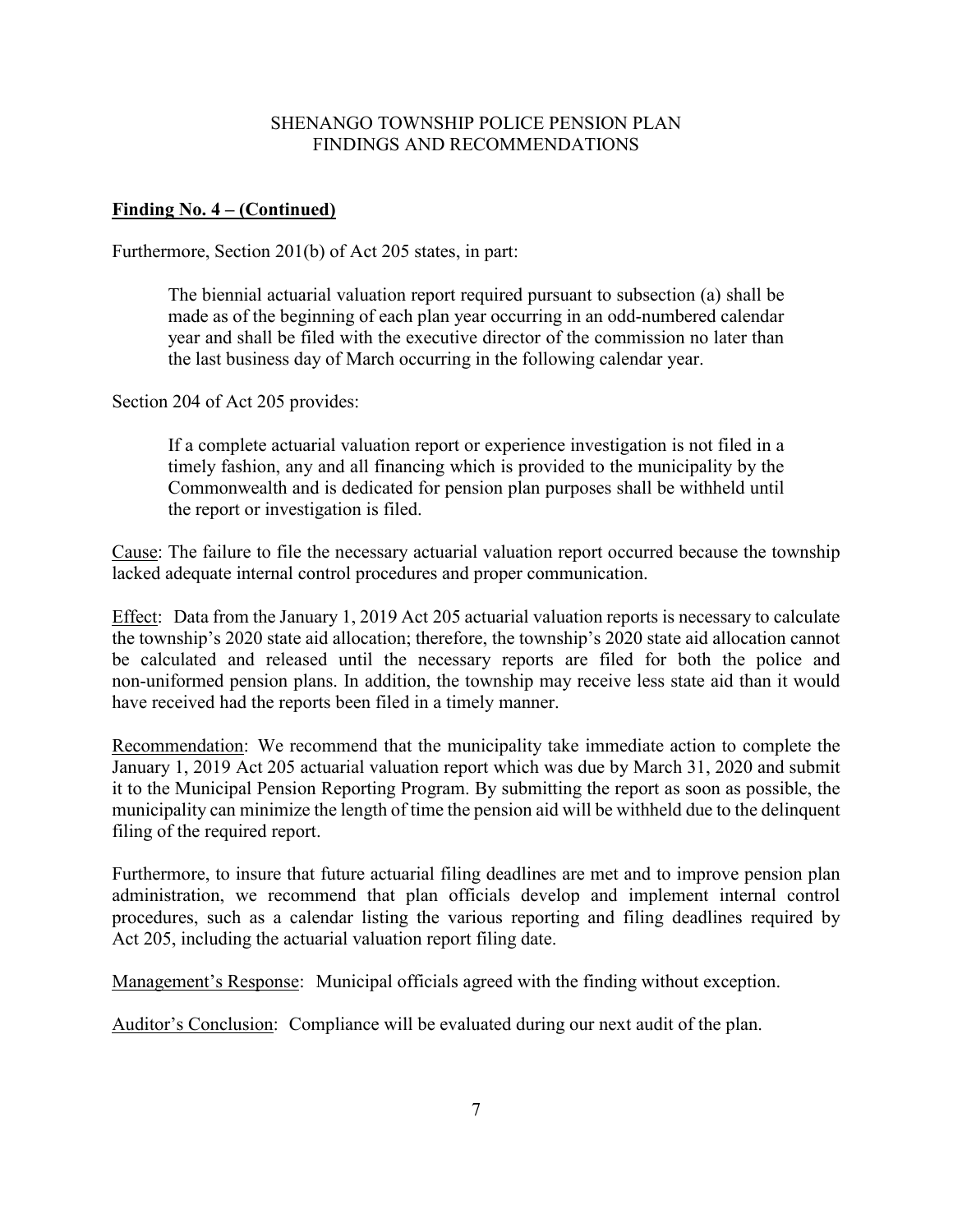# **Finding No. 5 – Failure To Adopt Plan Document In Accordance With Act 600**

Condition: The township passed Ordinance No. 170 of 2015 establishing a police pension plan effective January 1, 2015. However, the terms, provisions, and conditions of the police pension plan were not stated in a separately executed plan agreement.

Criteria: Section  $1(a)(1)$  and (2) of Act 600 at states, in part:

- (1) Each borough, town and township of this Commonwealth maintaining a police force of three or more full-time members and each regional police department shall, and all other boroughs, towns or townships may, establish, by ordinance or resolution, a police pension fund or pension annuity to be maintained by a charge against each member of the police force, by annual appropriations made by the borough, town, township or regional police department…
- (2) Such fund shall be under the direction of the governing body of the borough, town, township or regional police department, and applied under such regulations as such governing body, by ordinance or resolution, may prescribe for the benefit of such members of the police force…

Cause: Township officials were under the impression that the plan document from a previously disbanded police pension plan could be used as the current plan document.

Effect: The failure to adopt a plan document could result in improper or inconsistent benefit payments to plan members and their beneficiaries.

Recommendation: We recommend that municipal officials take appropriate action to formally prepare and adopt, by ordinance, the plan's benefit provisions in a separately executed plan agreement.

Management's Response: Municipal officials agreed with the finding without exception.

Auditor's Conclusion: Compliance will be evaluated during our next audit of the plan.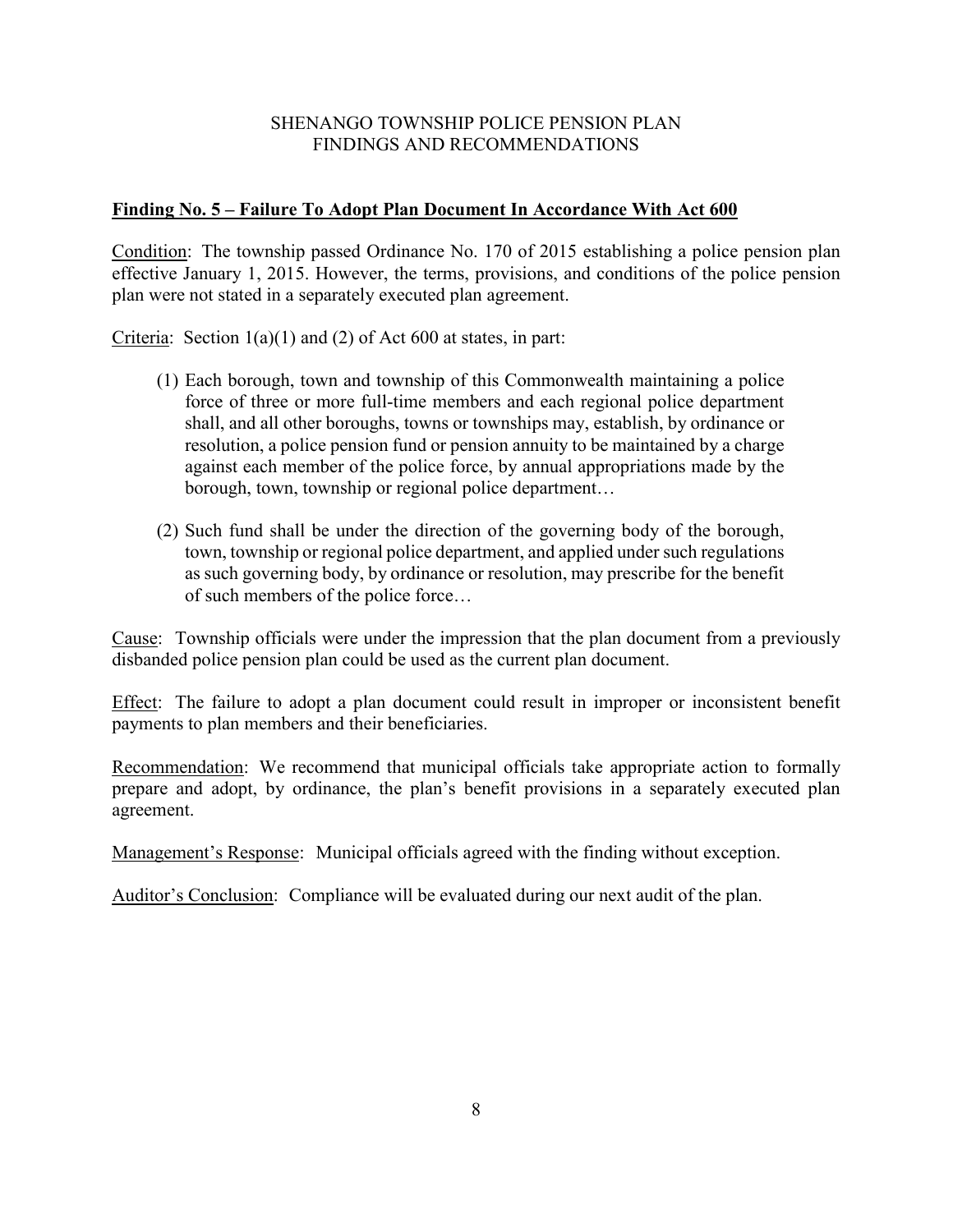#### SHENANGO TOWNSHIP POLICE PENSION PLAN POTENTIAL WITHHOLD OF STATE AID

Finding No. 1 contained in this audit report cites an overpayment of state aid to the township in the amount of \$41,544, plus interest. A condition of this nature may lead to a total withholding of state aid in the future unless that finding is corrected. A check in this amount with interest, at a rate earned by the pension plan, should be made payable to: Commonwealth of Pennsylvania, and mailed to: Department of the Auditor General, Municipal Pension & Fire Relief Programs Unit, 321 Finance Building, Harrisburg, PA 17120.

In addition, a condition such as that reported by Finding No. 3 contained in this audit report may lead to a total withholding of state aid in the future unless that finding is corrected. However, such action will not be considered if sufficient written documentation is provided to verify compliance with this department's recommendation. Such documentation should be submitted to: Department of the Auditor General, Bureau of Municipal Pension & Liquor Control Audits, 314 Finance Building, Harrisburg, PA 17120.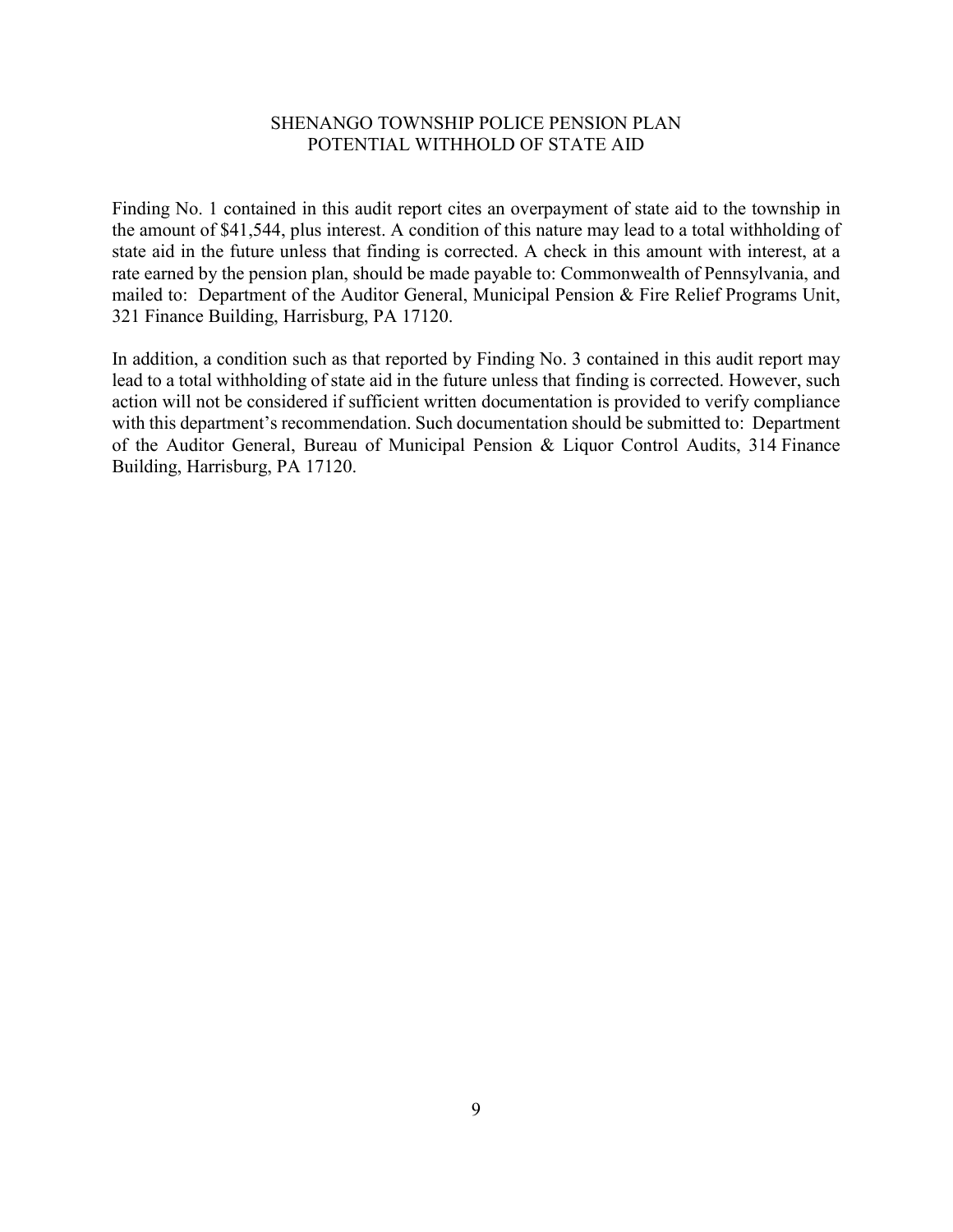#### SHENANGO TOWNSHIP POLICE PENSION PLAN SUPPLEMENTARY INFORMATION (UNAUDITED)

#### SCHEDULE OF FUNDING PROGRESS

Historical trend information about the plan is presented herewith as supplementary information. It is intended to help users assess the plan's funding status on a going-concern basis, assess progress made in accumulating assets to pay benefits when due, and make comparisons with other state and local government retirement systems.

The actuarial information is required by Act 205 biennially. The historical information, beginning as of January 1, 2015, is as follows:

|                | 1)           |               | 3)           | $^{(4)}$ |
|----------------|--------------|---------------|--------------|----------|
|                |              |               | Unfunded     |          |
|                |              | Actuarial     | (Assets in   |          |
|                |              | Accrued       | Excess of)   |          |
|                | Actuarial    | Liability     | Actuarial    |          |
| Actuarial      | Value of     | $(AAL)$ -     | Accrued      | Funded   |
| Valuation      | Assets       | Entry Age     | Liability    | Ratio    |
| Date           | (a)          | (b)           | $(b) - (a)$  | (a)/(b)  |
| $01 - 01 - 15$ | 29,619<br>\$ | 115,788<br>\$ | 86,169<br>\$ | 25.6%    |
| $01 - 01 - 17$ | 43,376       | 95,121        | 51,745       | 45.6%    |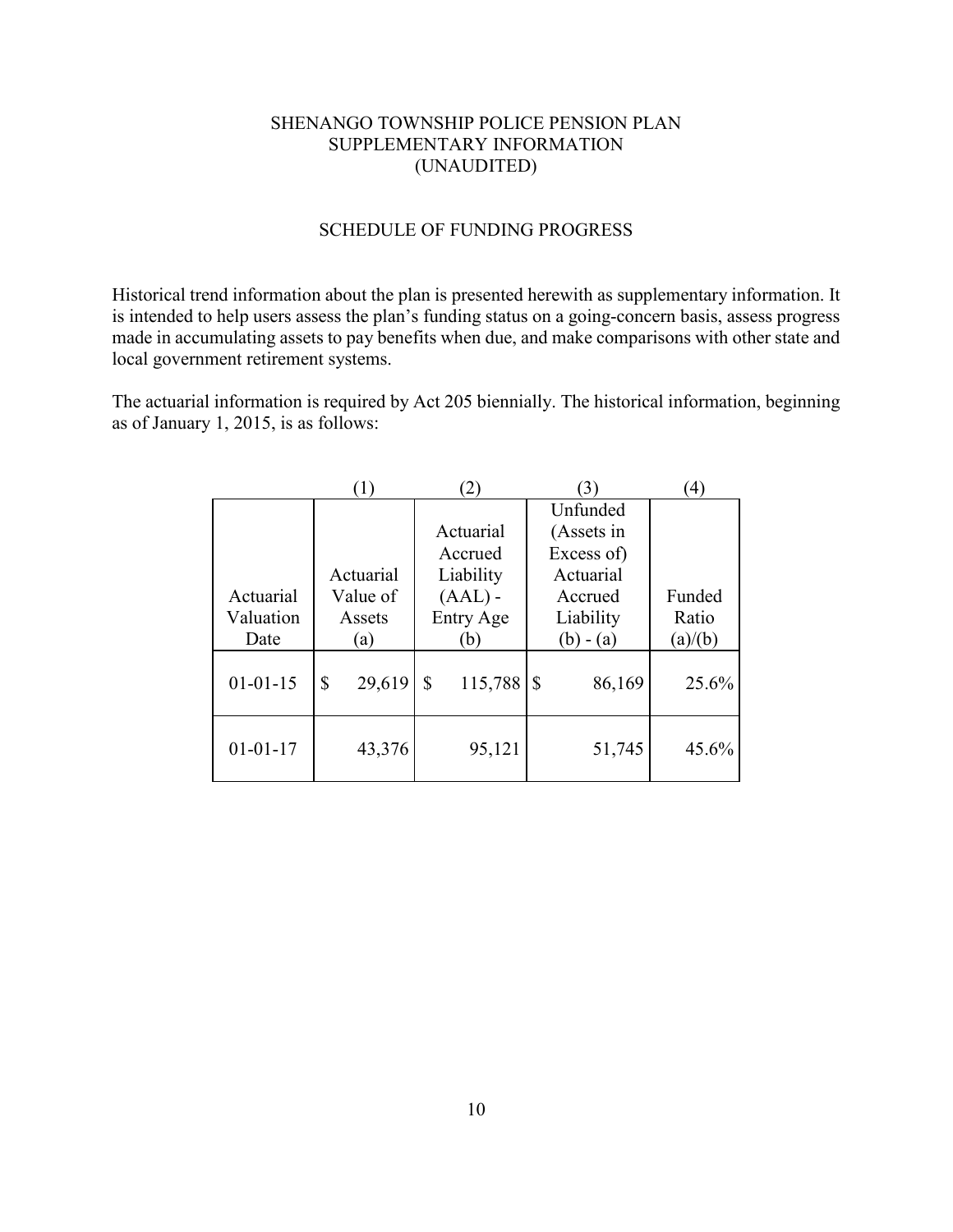#### SHENANGO TOWNSHIP POLICE PENSION PLAN SUPPLEMENTARY INFORMATION (UNAUDITED)

The comparability of trend information is affected by changes in actuarial assumptions, benefit provisions, actuarial funding methods, accounting policies, and other changes. Those changes usually affect trends in contribution requirements and in ratios that use the actuarial accrued liability as a factor.

Analysis of the dollar amount of the actuarial value of assets, actuarial accrued liability, and unfunded (assets in excess of) actuarial accrued liability in isolation can be misleading. Expressing the actuarial value of assets as a percentage of the actuarial accrued liability (Column 4) provides one indication of the plan's funding status on a going-concern basis. Analysis of this percentage, over time, indicates whether the system is becoming financially stronger or weaker. Generally, the greater this percentage, the stronger the plan.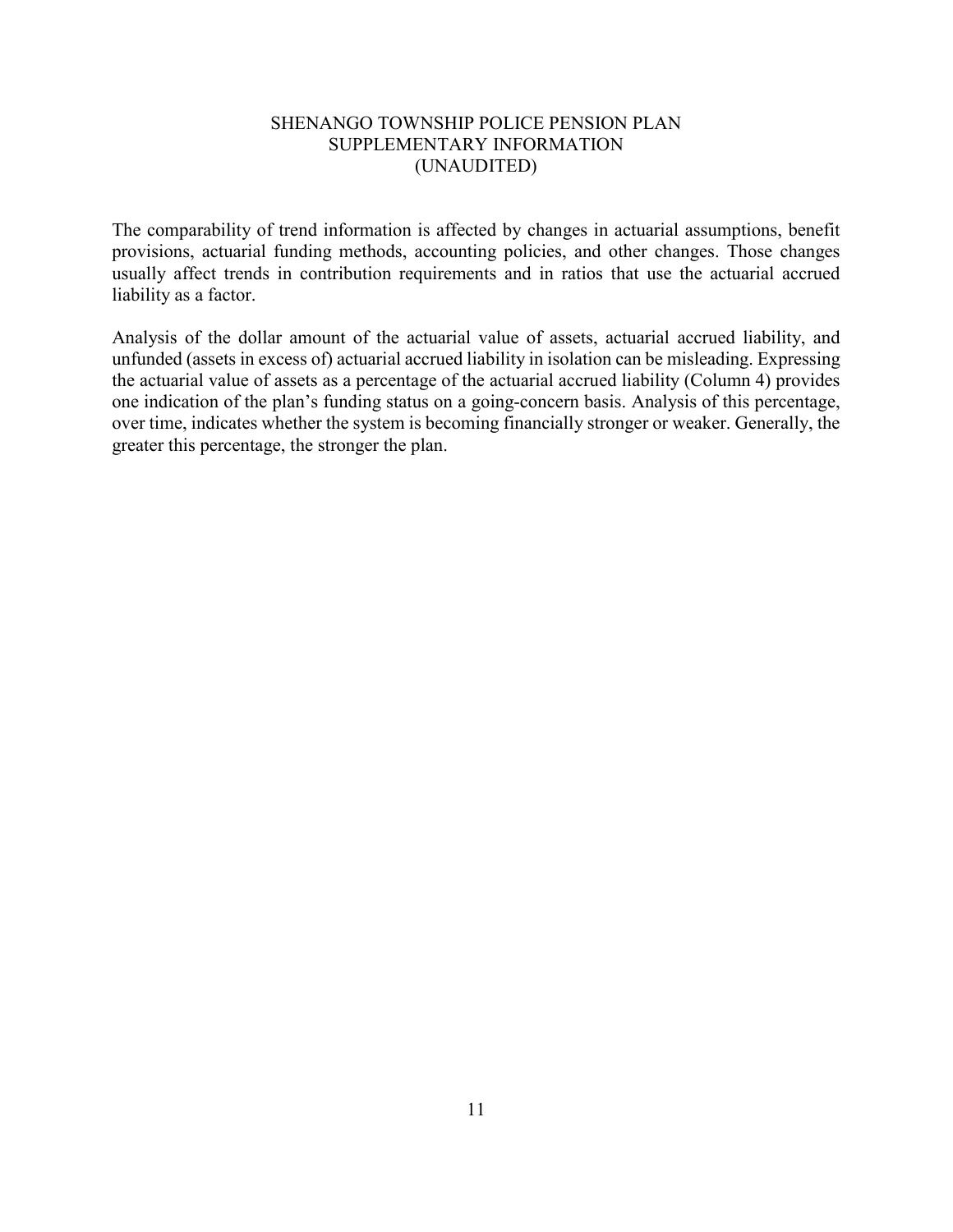# SHENANGO TOWNSHIP POLICE PENSION PLAN SUPPLEMENTARY INFORMATION (UNAUDITED)

# SCHEDULE OF CONTRIBUTIONS FROM EMPLOYER AND OTHER CONTRIBUTING ENTITIES

| Year Ended December 31 | <b>Annual Required Contribution</b> | Percentage Contributed |
|------------------------|-------------------------------------|------------------------|
| 2015                   | \$<br>40,251                        | $0.0\%$                |
| 2016                   | 40,251                              | $0.0\%$                |
| 2017                   | 64,653                              | $0.0\%$                |
| 2018                   | 75,567                              | 100.0%                 |
| 2019                   | 89,351                              | 111.4%                 |

The Department typically presents this data for the past six consecutive fiscal years. Since six years of data was not yet available, this will be done prospectively.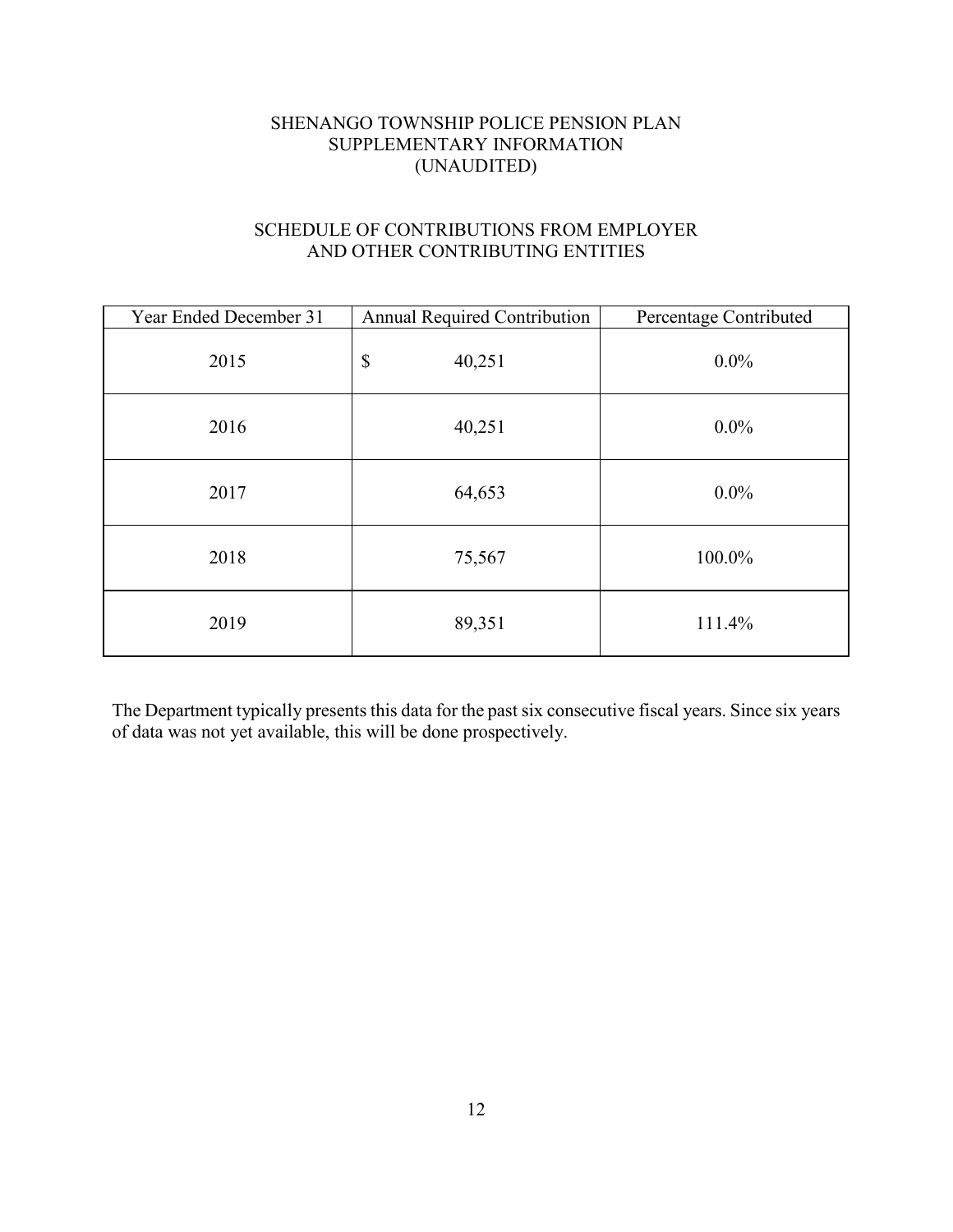# SHENANGO TOWNSHIP POLICE PENSION PLAN SUPPLEMENTARY INFORMATION NOTES TO SUPPLEMENTARY SCHEDULES (UNAUDITED)

The information presented in the supplementary schedules was determined as part of the actuarial valuation at the date indicated. Additional information as of the latest actuarial valuation date follows:

| Actuarial valuation date      | January 1, 2017  |
|-------------------------------|------------------|
| Actuarial cost method         | Entry age normal |
| Amortization method           | Level dollar     |
| Remaining amortization period | 17 years         |
| Asset valuation method        | Market value     |
| Actuarial assumptions:        |                  |
| Investment rate of return     | 6.75%            |
| Projected salary increases *  | 4.75%            |
| Cost-of-living adjustments    | None assumed     |

\*Includes inflation at 2.75%